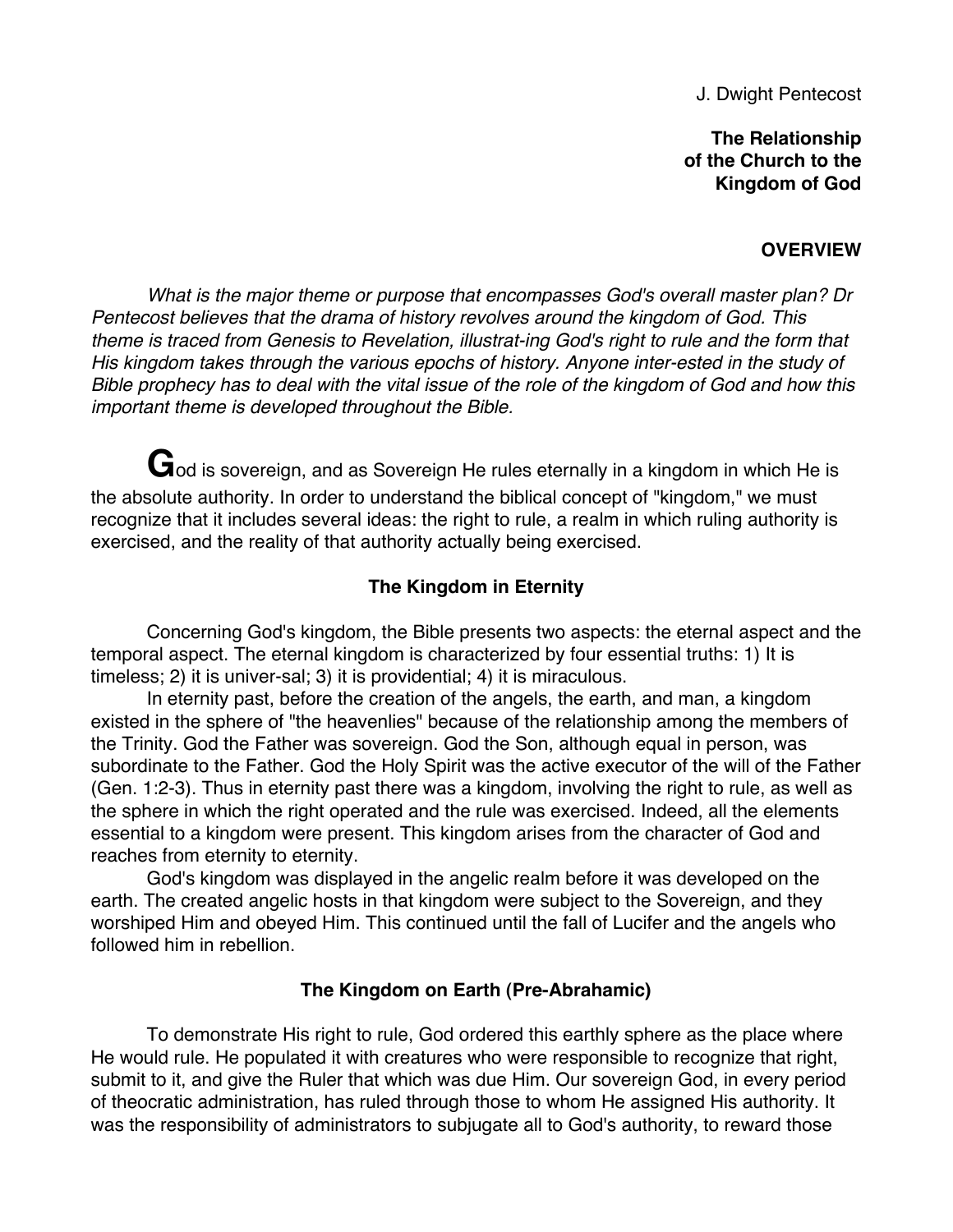who do good, to punish evildoers, and to provide an atmosphere in which the subjects of the King might live in peace. In the garden, Adam was the theocratic administrator whose responsibility was to subject all creation to himself, so that through him creation might be subject to the authority of God. When this form of administration failed, God brought a judgment and expelled Adam and Eve from the garden.

God instituted a new form of theocratic administration in which He wrote His law in the hearts of men and subjected man to His law. That law was man's conscience (Rom. 2:15), and as men subjected themselves to the rule of conscience, they were in subjection to the authority of God. But that too failed. And when men rebelled against that form of theocratic administration, God wiped the human race off the face of the earth by a flood.

God then instituted a new form of theocratic administration in which authority was given to human government (Gen. 9:6). It was the responsibility of human government to curb lawlessness and to bring man in subjection to the authority of God. Again man failed miserably. And when men organized in open rebellion against God, "The Lord scattered them from there over all the earth, and they stopped building the city. That is why it was called Babel-because there the Lord confused the language of the whole world" (Gen. 11:8-9).

## **The Kingdom in Israel**

With the call of Abraham, God introduced a new form of the-ocratic administration. He instituted the Abrahamic Covenant that promised Abraham a land, seed, and blessing. Throughout the Old Testament-through that expanding covenant program-God administered His theocracy here on earth.

The kingdom program was then developed with the nation Israel through the covenants God made with them: the Abrahamic (Gen. 15:18), the Davidic (2 Sam. 7:14), the New (Jer. 31:31-34), and the Palestinian (Deut. 28-30). These eternal, unconditional, irrevocable covenants determined the ultimate form of the kingdom of the God of heaven on earth.

While the covenants promised a kingdom here on earth, it was the prophets who described the glories of that kingdom. The prophets of the Old Testament had proclaimed a message of hope that caused Israel to eagerly anticipate the fulfillment of God's covenants and promises to them. David's son the Messiah would come to bring peace, righteousness, and prosperity to the nation. He would come as a Savior to redeem and as a Sovereign to reign. The nations which had persecuted Israel would be subjugated to Him, and Israel would know the promised peace which the Prince of Peace would bring. Her accumulated sins would be put away and she would experience forgiveness and life in righteousness. Such was the hope of Israel.

Years passed before an official proclamation was made by the prophesied forerunner, John the Baptist, who heralded his message to the nation: "Repent, for the kingdom of heaven is at hand" (Matt. 3:2 NASB). When Jesus began His ministry He made the same proclamation: "Repent, for the kingdom of heaven is at hand" (Matt. 4:17 NASB). The call to repentance shows that this was a contingent offer and that the blessings of the kingdom depended on the nation's response. This does not mean, however, it was not a genuine offer. The reference to the kingdom needed no explanation; it was the covenanted kingdom under David's son the Messiah, of which the prophets had so clearly spoken and for whom the nation was waiting. The nation was plunged into a great debate concerning His person. Who is this Jesus of Nazareth who claims to be the son of David and the Son of God? Is He what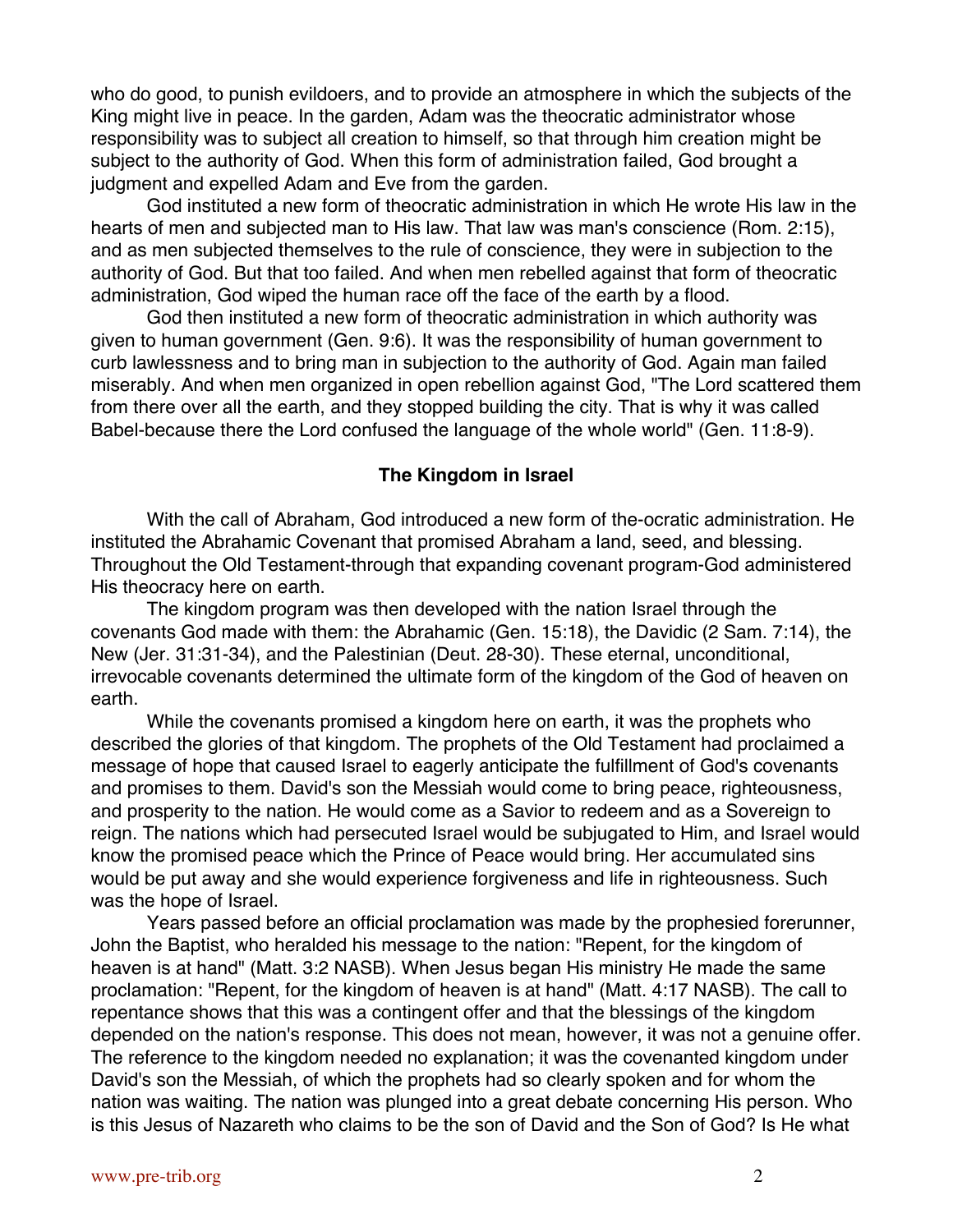He claims to be? If so, He truly is the promised and covenanted Messiah. If not, He is a blasphemous impostor who is worthy of death. Jesus made His claims concerning His person very clear. He validated those claims convincingly by His miracles, and He challenged people to accept His claims and to put faith in Him, so as to receive a righteousness from Him that would enable them to enter His forthcoming kingdom.

From the inception of His ministry two responses to His presentation were evident. John says: "He came to His own [things], and His own did not receive Him. But as many as received Him, to them He gave the right to become children of God, even to those who believe in His name" (John 1:11-12). His rejection is clearly seen in the response of those in Nazareth, who heard Him claim to be the One who would fulfill the prophecy of Isaiah 61:1-2. These responses climax in the incident recorded in Matthew 12:22-24. There were those who, on the basis of the evidence He had presented about Himself as the son of David, the Messiah, expressed their .willingness to accept Him as the Messiah. But there were also those who rejected the evidence and sought to explain it away, so that they would be guiltless for their rejection. There were two supernatural powers who could perform miracles: Satan and God. If the leaders acknowledged that Jesus performed miracles by God's power, they would be without excuse for their unbelief; but if He performed miracles by Satan's power, they could justify their rejection. Thus they sought to dissuade those who believed by saying: "This fellow does not cast out demons except by Beelzebub, the ruler of the demons" (Matt. 12:24).

## **Jesus' Judgment Upon Israel**

Jesus viewed the explanation by the leaders as indicative of the course which that generation would follow. He viewed His rejection as if it were final, although it would not be finalized until His trial and crucifixion. The message that He began to proclaim was no longer "Come to Me, all who are weary and heavy-laden, and I will give you rest" (Matt. 11:28 NASB), but rather it was a message of judgment. Viewing the nation as being confirmed in their rejection and unbelief, Jesus from this time on speaks of the judgment to come.

In the parable of the wicked vinedressers (Matt. 21:33-44), after the leaders kill the heir, God, the owner, will destroy those wicked men miserably (Matt. 21:41). So, too, "the kingdom of God will be taken from you [that generation in Israel] and given to a nation [or generation] bearing the fruits of it. And whoever falls on this stone will be broken but on whomever it falls, it will grind him to powder" (Matt. 21:43-44, author's translation). This signifies the withdrawal of the offer of the covenanted kingdom to Israel and its postponement to the future.

This same judgment is depicted in Matthew 22:1-7, where the guests (the nation Israel), who had been invited to a wedding banquet (Messiah's kingdom) but refused to come, suffered the consequences of rejecting the king's invitation. The king "sent out his armies, destroyed those murderers, and burned up their city." This parable reveals the form of judgment: Roman armies, under Thus, would attack the city of Jerusalem, destroy it, and either kill or disperse its inhabitants.

Another specific prediction of the coming judgment is given in Matthew 23:37-24:2. Jesus declared He had sought to provide peace and security for Israel, but it was not experienced because "you were not willing." As a consequence, "Your house is left to you desolate" (Matt. 24:38). The house could refer to the temple, or to the city of Jerusalem, in which the temple stood, or to the Davidic house, whose throne would be left empty. The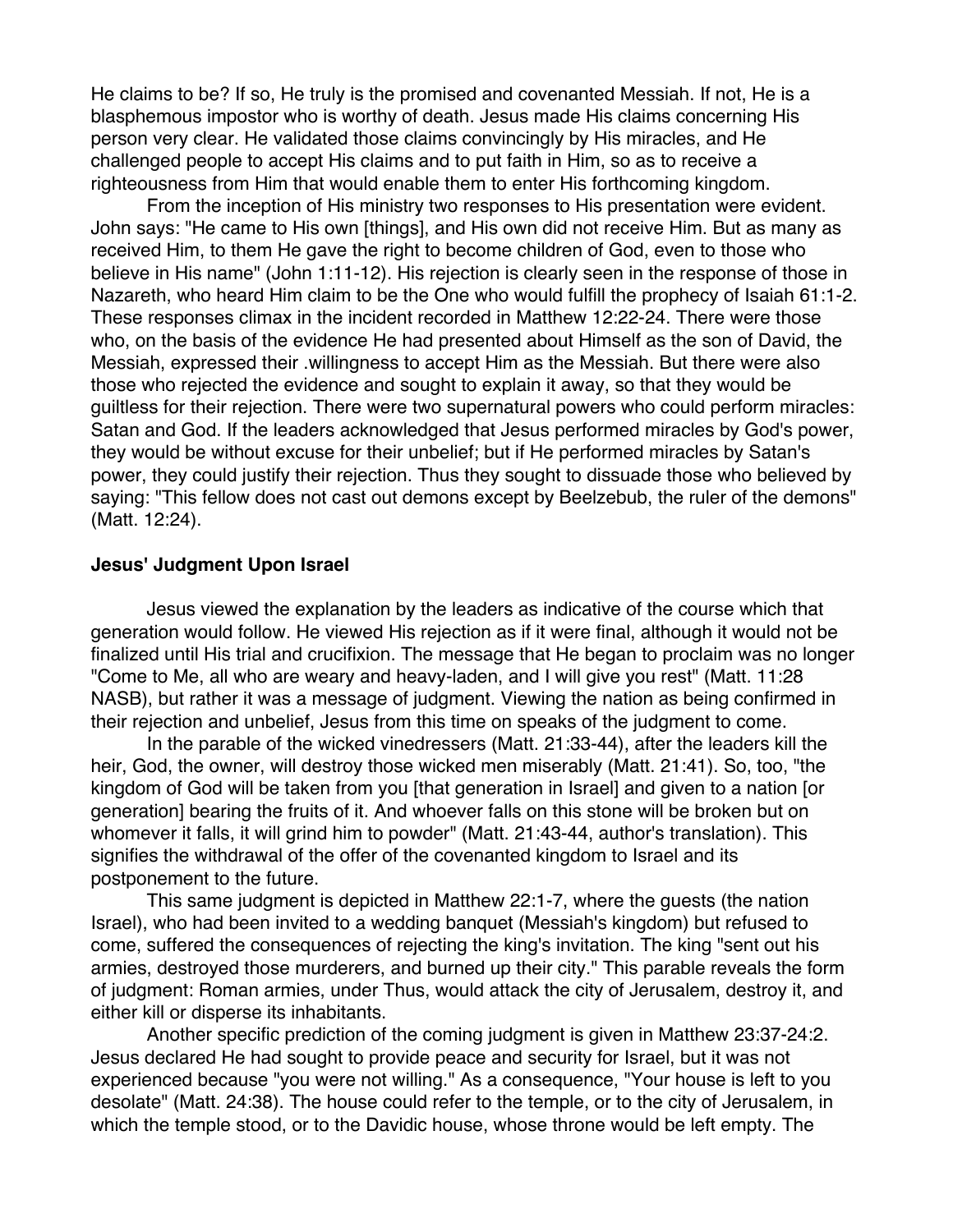severity of the judgment is seen in the declaration: "Not one stone shall be left here upon another, that shall not be thrown down" (Matt. 24:2).

Luke is very specific in recording Jesus' message of judgment. In Luke 19:11-27 the nobleman declared, concerning the unfaithful, "Take the mina from him... but bring here those enemies of mine, who did not want me to reign over them, and slay them before me." In this parable it is significant that judgment fell on those who refused to submit themselves to the One who had the right to reign. This was the sin of that generation in Israel.

Once again, the judgment is predicted forcefully in Luke 21:20-24: "When you see Jerusalem surrounded by armies, then know that its desolation is near. Then let those in Judea flee to the mountains, let those who are in the midst of her depart, and let not those who are in the country enter her. For these are the days of vengeance that all things which are written may be fulfilled. But woe to those who are pregnant and to those who are nursing babies in those days! For there will be great distress in the land and wrath upon this people. And they will fall by the edge of the sword, and be led away captive into all nations. And Jerusalem will be trampled by Gentiles until the times of the Gentiles are fulfilled" (NKJv).

Thus we see that the message of Jesus was initially a message of hope, of blessing, and of salvation. But after the announcement by the leaders that Jesus received His power from Satan, and so was a blasphemous impostor, His message turned to one of judgment on that generation in Israel. While this announcement did not cancel the covenants and promises given to Israel concerning the earthly kingdom of David's greater Son, but only postponed the realization of those hopes, yet it did consign that generation to a physical and temporal judgment which was inescapable (Luke 19:27). Thus the kingdom program for Israel, which began with such high hopes at the beginning of Jesus' ministry, ends with the somber note of judgment and postponement.

## **The Kingdom in the Present Age**

In light of all this, the following questions arise. What happens to God's kingdom, of which the Davidic millennial kingdom is only an earthly form, in this present age when the millennial kingdom has been postponed? What form does the kingdom take in this present age? What are the essential characteristics or features of God's kingdom in this present age?

In answer, Jesus referred to "the secrets of the kingdom" (Matt. 13:11). He was not referring to the covenanted Davidic, or millennial, kingdom. That there would be such a kingdom was no "secret" in the Old Testament! It clearly revealed the essential features or characteristics of the millennial kingdom. But what the Old Testament had not revealed was that an entire age would intervene between the offer of the kingdom by the Messiah and Israel's reception of the King and enjoyment of full kingdom blessings. With this background, we see that the time period covered by the parables in Matthew 13 extends from Israel's rejection until its future reception of the Messiah. Thus this new program began while Christ was still on the earth, and it will extend until His return to the earth in power and great glory.

## **Matthew 13**

This period includes the time from Pentecost, in Acts 2, to the rapture; that is, the age of grace (which we also call the age of the Holy Spirit, or the church age). Although this period includes the church age, it extends beyond it, for the parables of Matthew 13 precede Pentecost and extend beyond the rapture. Thus these parables do not primarily concern the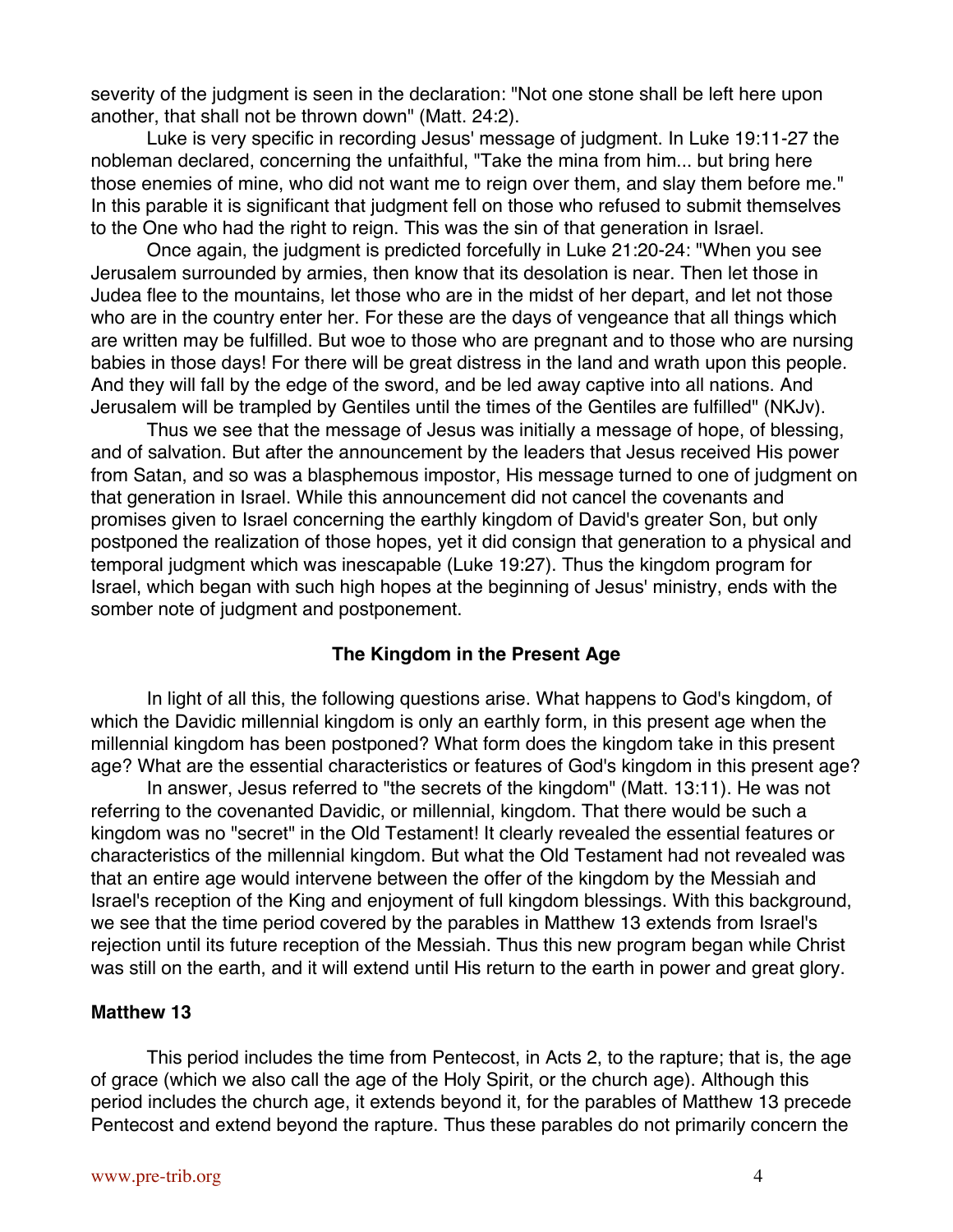nature, function, and influence of the church. Rather, they show the previously unrevealed form in which God's theocratic rule would be exerted in a previously unrevealed age, made necessary by Israel's rejection of Jesus Christ. In Matthew 13 there are eight parables, each one providing an essential characteristic of the kingdom in this present age.

Seed, sowers, and soils. The first feature of this age is that it is characterized by a sowing of the seed by sowers and by varied responses to the sowing. In this parable, the seed (Matt. 13:3-8) represents the word, or "the message about the kingdom," and the field represents the "heart" of the individual hearer (v. 19). In Scripture, the "heart" often indicates intellectual capacity. A message, then, was being proclaimed and heard, but there were varying responses. Some seed showed no sign of life at all (that sown by the wayside). Some produced no fruit (that sown on rocky places). Some seed gave promise of bearing fruit but was eventually fruitless (that sown among the thorns). Finally there was seed that produced a crop, yielding a 100, 60, or 30 times what was sown (v. 23).

Mark recorded another parable by Jesus on the theme of sowing seed. This parable (Mark 4:26-29) was designed to teach that the fruit depends not on the sower but on the life that is in the seed itself Regardless of what the sower did, the seed germinated, sprouted, grew, produced grain, and eventually yielded a bountiful harvest, which the man reaped. Jesus wanted to make it clear that any harvest they saw would be the result of sowing and then allowing the life in the seed to manifest itself by growth and yield.

Weeds among wheat. The second parable (13:24-29) was designed to supplement the first to teach that there would be a false sowing alongside the sowing of the Word of God. The field had been sown with good seed, and the sower could anticipate a harvest for his labors. Later, the sower was told that an enemy had sown the field with the seed of weeds.

This false sowing evidently took place immediately after the good seed had been sown. Then both kinds of seed germinated and sprouted. In the process of waiting for the harvest, it became evident that weeds had been sown in the wheat field. The presence of weeds would crowd out the growth of the fruit-bearing wheat. The servants, concerned as they were with the results of their labors, suggested that they try to remove the weeds from the field. However, the owner of the field recognized that it would be impossible to remove the weeds without destroying the wheat. So the servants were commanded to let both ripen, and at the time of wheat harvest they would then separate the good grain from the worthless weeds, without destroying the wheat. The weeds could be burned and destroyed, while the wheat would be gathered into storage. Through this parable Jesus prepared these men to be on guard for Satan's work of sowing false seed, or false doctrine, while they were sowing the good seed. Satan's false kingdom would continue to exist alongside the new form of God's kingdom.

The mustard seed. The third parable (13:31-32) reveals that this new form of the kingdom will have an almost imperceptible beginning. The emphasis in the parable is on the contrast between the size of the seed and the plants that are produced. "Small as a mustard seed" was a Jewish proverb to indicate a very minute particle. But out of that insignificant seed in one year would grow a plant which became large enough for birds to nest in. In Ezekiel 31:6 and Daniel 4:12, the figure of a spreading tree, in which birds lodge, indicates a great kingdom that can protect and provide benefits for many peoples. Christ would commission only 11 men to become His emissaries (John 17:18). This would seem to be an insignificant beginning, yet Jesus predicted that the world would hear His message from such a small beginning. Thus the parable teaches that the new form of the kingdom, while it did have an insignificant beginning, would eventually spread to the ends of the earth.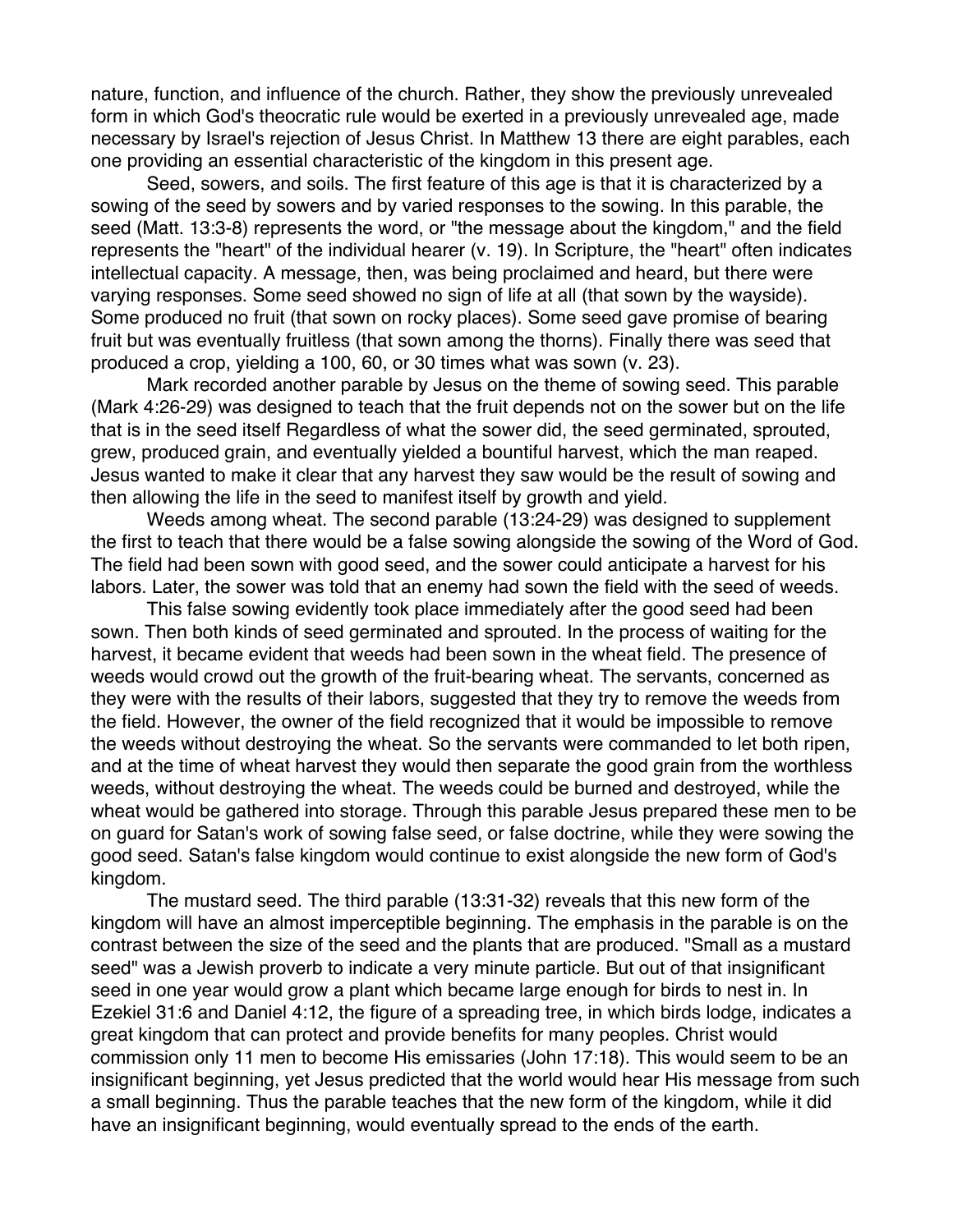The hidden leaven. The fourth parable (13:33) was designed to show how the kingdom program would develop and operate in the present age. Some have referred to this as "The Parable of the Leaven," but that title puts emphasis on what leaven is or signifies. Actually, this is "The Parable of Leaven Hidden in Meal." In other words, the parable emphasizes what leaven does or how leaven works. When the leaven, or yeast, was introduced into the flour, a process began that was steady, continuous, and irreversible. That process continued until the whole mixture was leavened. Thus Jesus was teaching that the kingdom would not be established by outward means, since no external force could make the dough rise. Rather, this new form of the kingdom would operate according to an internal force that would be continuous and progressive until the whole mixture had been leavened. Here the emphasis was on the Holy Spirit and concerned His ministry to the world. Christ would again speak of this in John 15:26 and 16:7-11.

Hidden treasure and the expensive pearl, The fifth and sixth parables reveal what accrues to God through the kingdom in this present age. In the "Parable of the Treasure Hidden in the Field" (13:44), Jesus revealed that a multitude from Israel will become God's purchased possession through this present age. In the "Parable of the Merchant Looking for Fine Pearls" (13:45-46), Jesus revealed that God will obtain a treasure not only from the nation Israel but from the Gentiles as well. We understand this because a pearl comes out of the sea, and quite frequently in Scripture the sea represents Gentile nations. So again we see that a treasure from among the Gentiles becomes God's by purchase.

The dragnet. The seventh parable (vv. 47-50) reveals that this new form of the kingdom will conclude in ajudgment separating the righteous from the unrighteous. The net drawn up from the sea brings all kinds of fish, some useful and some useless. Through this parable Christ taught that the age will end in a judgment to determine who enters the future millennial kingdom and who is excluded.

Righteousness is a prerequisite for entrance into the kingdom. The righteous are taken into it, but the unrighteous are excluded. The destiny of the wicked is not the blessing of the kingdom, but rather the judgment of eternal fire. This same truth, concerning the judgment prior to the institution of the millennial kingdom, is taught in Matthew 25:1-30, where Christ predicted judgment on the nation Israel, and in verses 31-46 where He described judgment on living Gentiles. The judgment predicted here is not a judgment on the dead but on the living, and it will take place at the time of Christ's second advent to the earth.

The householder The eighth and final parable of Matthew 13 is that of the householder (v. 52), which teaches that some features of the new form of the kingdom are identical to features previously revealed about the new and have no correspondence to what had been revealed about the millennial form of the kingdom.

As we survey the Matthew 13 parables, we find that in light of Israel's rejection of Christ, He foresaw postponement of the millennial form of the kingdom. He announced the introduction of a new form of the kingdom, one that would span the period from Israel's rejection of Christ until Israel's future reception of Christ at His second advent.

This present age, with its new form of the kingdom, is characterized by the sowing of the Word, to which there will be varying responses depending on the soil's preparation (the soils). The harvest that results from the sowing is the result of the life that is in the sown seed (the seed growing of itself). Concurrent with the sowing of the Word is a false counter-sowing (the weeds). The new form of the kingdom had an insignificant beginning, but it will grow to great proportions (the mustard seed). The power in the kingdom is not external but internal (the leaven hidden in meal). God will gather a peculiar treasure to Himself through this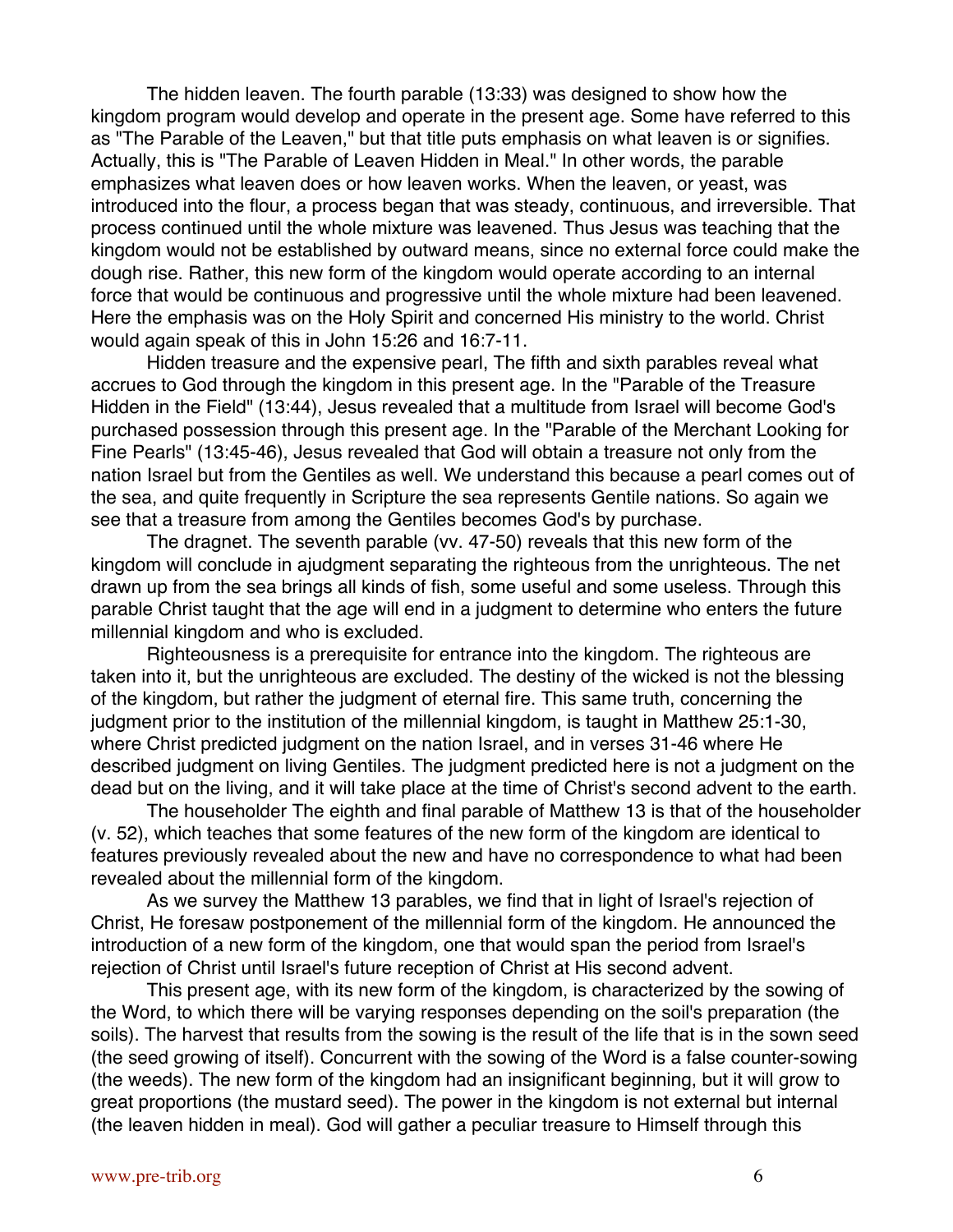present age (the hidden treasure and the pearl of great price). The present form of the kingdom will end in a judgment to determine who are righteous, and therefore eligible to enter the future millennial form of the kingdom, as well as who are unrighteous thus to be excluded from the millennial kingdom to come.

This revelation of the new form through which the theocracy would be administered in this present age was followed by a specific prophecy: "I will build My church" (Matt. 16:18). The nature and function of the church is not explained here, but it is revealed in its historical development in the book of Acts, with its doctrines explained in the epistles.

## **The Kingdom in Acts**

Following His resurrection, Jesus spent time with those whom He had chosen (John 15:16), instructing them concerning the new form of the kingdom and preparing them for their ministry of introducing that new form to Jew and Gentile alike. He reiterated His promise of empowerment by the Holy Spirit for the work of their ministry. On Pentecost the promised Spirit was poured out and indwelt believers as His temple. In the book of Acts their ministry of proclaiming the new message of the new form of the kingdom is recorded, by which the gospel was proclaimed and spread throughout the world.

The kingdom of God in this present age, formed through the preaching of the gospel would be made up of Jews, Samaritans, and Gentiles. This was made clear to Peter in the vision given to him in Acts 10. When Peter, in obedience to the Levitical law, refused to eat that which was unclean, he was told, "Do not call anything impure that God has made clean" (v. 15). To make sure there was no misunderstanding, the command was repeated three times. It later became apparent that Peter understood that the distinctions inherent in the Levitical law had been removed, for when he was in the house of Cornelius he declared, "I now realize how true it is that God does not show favoritism but accepts men from every nation who fear Him and do what is right" (vv. 34-35).

Peter felt free to proclaim the gospel of the death and resurrection of Jesus Christ to the Gentiles assembled in Cornelius' house In response to their faith, "The Holy Spirit came on all who heard the message" (v. 44). The evidence that Gentiles had received the Holy Spirit was that they spoke with tongues (v. 46). Tongues were evidence to the apostles of the genuine conversion of the Gentiles and of their inclusion in the body of believers. In response, these Gentiles showed their identification with Jesus Christ and the company of believers by being baptized.

Even so, Jerusalem had to be convinced of God's acceptance of Gentiles into the church and the kingdom. So Peter testified to the genuineness of their conversion by recounting in his dream what had happened next. And those in Jerusalem, "When they heard this, they had no further objections and praised God, saying, 'So then, God has granted even the Gentiles repentance unto life" (11:18). This question was submitted to the apostles in Jerusalem, and Peter testified to the salvation of the Gentiles by faith in Jesus Christ apart from the law (15:7-11). His testimony is further corroborated by Barnabas and Paul (v. 12), and James, who presided at this council and rendered its decision. It was evident that God was dealing with Gentiles as Gentiles, "taking from the Gentiles a people for Him- self" (v. 14)

James found this in keeping with the prophetic program. In Amos 9:11-12 it was prophesied that after the period in which Israel was disciplined because of disobedience (vv. 9-10), and the Davidic throne left empty for a time, the Davidic throne would be restored and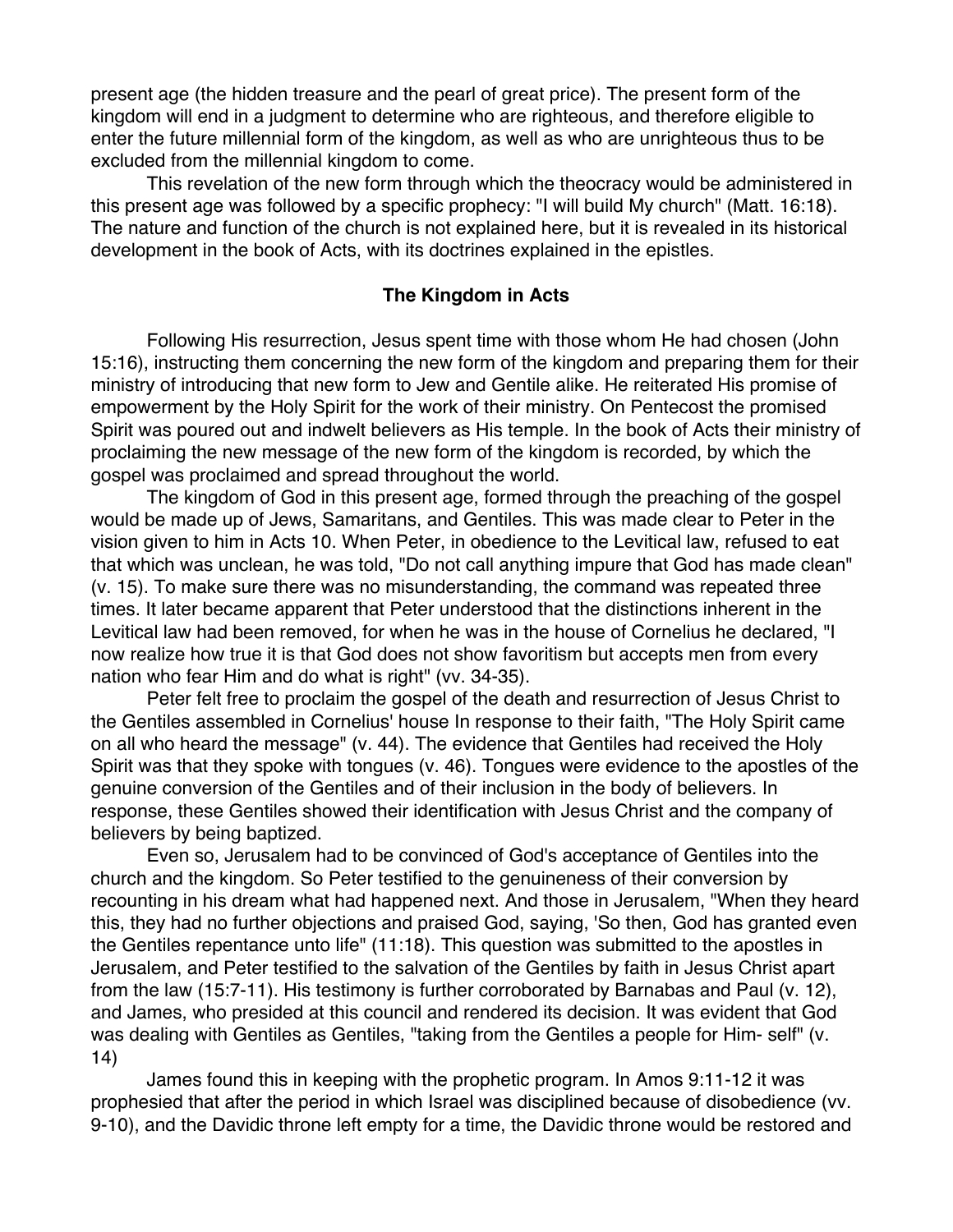the Davidic kingdom would be instituted. When it is reinstituted, the kingdom will include not only the physical descendants of Abraham but also a multitude of Gentiles. Therefore the restored Davidic kingdom under its rightful Davidic king would be composed of both Jews and Gentiles. In that kingdom Gentiles would not be made into Jews; instead, they would be in the kingdom as Gentiles. This allowed James to conclude that if God had a program for Gentiles, as Gentiles, in the future Davidic kingdom established here on the earth, there was no reason to deny that God could include Gentiles, as Gentiles, in this present form of the theocracy Through faith in Jesus Christ, Gentiles are equal participants with believing Jews in the present form of the kingdom of God.

Paul's life was dedicated to the preaching of the grace of God. He wrote, "Now I know that none of you among whom I have gone about preaching the kingdom will ever see me again" (Acts 20:25) Paul clearly equated preaching the gospel of the grace of God with the preaching of the kingdom of God. Once again we see that the two terms are used interchangeably, as in 28:23 when Paul arrived in Rome and "they arranged to meet Paul on a certain day and came in even larger numbers to the place where he was staying. From morning till evening he explained and declared to them the kingdom of God and tried to convince them about Jesus from the Law of Moses and from the Prophets." Again the preaching of the gospel was referred to as testimony concerning the kingdom of God. And in verses 30-31 this identification was again made, where "for two whole years Paul stayed there in his own rented house and welcomed all who came to see him. Boldly and without hindrance he preached the kingdom of God and taught about the Lord Jesus Christ."

Thus as we survey Paul's ministry from the book of Acts, we see him as an ambassador of the kingdom of God, but his message was salvation through the death and the resurrection of Jesus Christ. No reference is made to support the notion that the earthly Davidic kingdom had been established. Rather, the message concerns entrance into a present form of the kingdom of God by faith in Jesus Christ.

## **Uses of "the Kingdom"**

While there are many references to the kingdom in the New Testament epistles, on closer examination we find the term "the kingdom" used in several different ways.

It is used of the future earthly Davidic kingdom to be established at the second advent of Jesus Christ. In 2 Timothy 4:1 Paul wrote, "In the presence of God and of Christ Jesus, who will judge the living and the dead, and in view of His appearing and His kingdom, I give you this charge." This must refer to the earthly Davidic kingdom that will be established on earth, since that is the kingdom which will follow the second advent of Jesus Christ and the judgments associated with that momentous event (Matt. 25:1-46).

Paul also wrote, "Christ, the firstfruits; then, when He comes, those who belong to Him. The end will come, when He hands over the kingdom to God the Father after He has destroyed all dominion, authority and power" (1 Cor. 15:23-24). Here Paul outlined a resurrection program that began with the resurrection of Christ and will continue with the resurrection of those that are Christ's at His second advent. The completion of the resurrection program does not come until after the reign of Christ here on earth, following His second coming. At the conclusion of that resurrection program, Christ will have delivered up the kingdom to God (v. 24). It is quite obvious, therefore, that the kingdom referred to here is the millennial kingdom over which Christ reigns on earth, following His second advent. Thus the idea of a future earthly Davidic kingdom is not at all foreign to the apostle's thinking.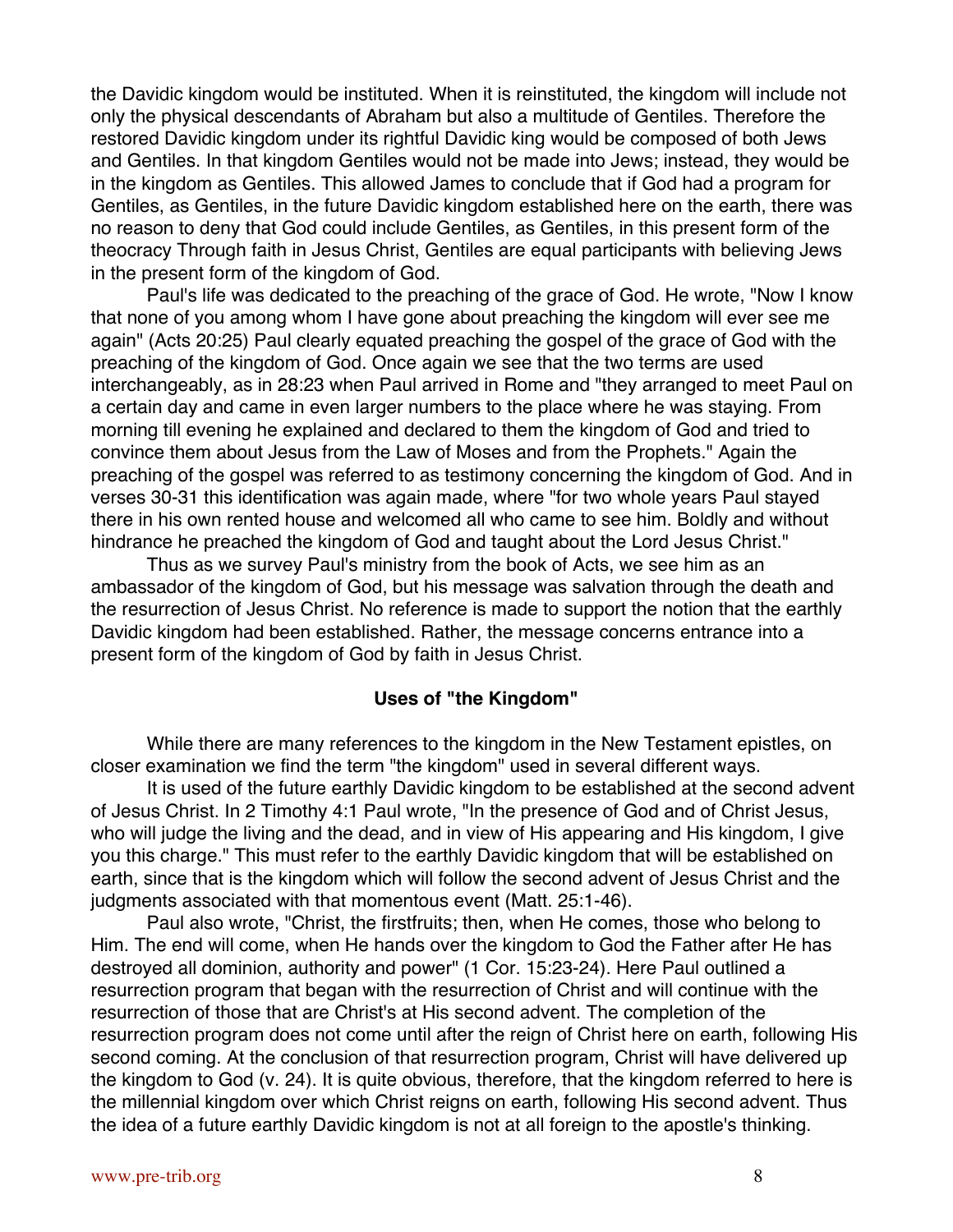Besides the future earthly Davidic kingdom, we also find that the future eternal kingdom is referred to in the epistles. In 2 Timothy 4:18 Paul declared, "The Lord will rescue me from every evil attack and will bring me safely to His heavenly kingdom." Paul obviously was anticipating the eternal reign of Christ in His eternal kingdom. Peter declared, "You will receive a rich welcome into the eternal kingdom of our Lord and Savior Jesus Christ" (2 Pet. 1:11). Peter likewise was anticipating his participation in that eternal reign of Christ.

Elsewhere Paul wrote, "Flesh and blood cannot inherit the kingdom of God, nor does the perishable inherit the imperishable" (1 Cor. 15:50). Here Paul seems to be using "kingdom of God" in reference to the eternal state of the believer. Thus "kingdom" or "kingdom of God" may refer to the eternal reign of Christ.

While the term "kingdom" is used in these two senses in the epistles, its third and most common use, by far, is in reference to the present form of the kingdom, that into which a believer enters by faith in Jesus Christ. Paul stated that God "has rescued us from the dominion of darkness and brought us into the kingdom of the Son He loves, in whom we have redemption, the forgiveness of sins" (Col. 1:13-14). Here the phrase "the kingdom of the Son He loves" is equated with the redemption and the forgiveness of sins received by faith in Jesus Christ.

In Galatians 5:19-21 Paul listed the works of the flesh and then declared "that those who live like this will not inherit the kingdom of God." He made a similar statement in Ephesians 5:3-5, where he listed grievous sins of the flesh and then stated that those who participate in such things do not have "any inheritance in the kingdom of Christ and of God" (Eph. 5:5). This concept is also found in 1 Corinthians 6:9,10. In these passages Paul is saying that men who are characterized by these sins are not saved, because it is evident they have never received by faith the salvation that comes through Jesus Christ. Therefore they are not participants in the kingdom of God. Thus we see again that the term "kingdom of God" is equated with salvation and must refer to participation in or exclusion from the present kingdom form.

Believers are exhorted to live lives worthy of God, who calls them into His kingdom and glory (1 Thess. 2:12). Here Paul seems to be referring to the participation of believers in the present form ofthe kingdom, who consequently are to walk worthy of that position. Paul commended the Thessalonians for their faithfulness and patience in the midst of persecutions and testings (2 Thess. 1:4), which validated their membership in the kingdom. By that conduct they were deemed "worthy of the kingdom of God," for which they were suffering (v. 5). Paul was not encouraging them to have patience and faithfulness in order to be able to participate in a future millennial kingdom; but, rather, to conduct themselves in a manner worthy of their participation in the kingdom's present form.

Paul told the Corinthians, "The kingdom of God is not a matter of talk but of power" (1 Cor. 4:20). In other words, if those in Corinth were actually saved and in the kingdom of God, they would demonstrate that by manifesting the power of the kingdom in their daily lives. Mere profession was not a sufficient demonstration of salvation or participation in the kingdom of God; that relationship must be established and demonstrated by the work of the Holy Spirit, who is the power in the present form of the kingdom of God.

James made reference to the kingdom in James 2:5, where he asserted that entrance into that kingdom is for those who are "rich in faith." A popular Jewish concept said that he whom the Lord loves He makes rich, and that those who had material wealth received it because God approved of their righteousness. Therefore, many sought riches as a basis for assurance of their acceptance by God. James, however, said that it is not those who are rich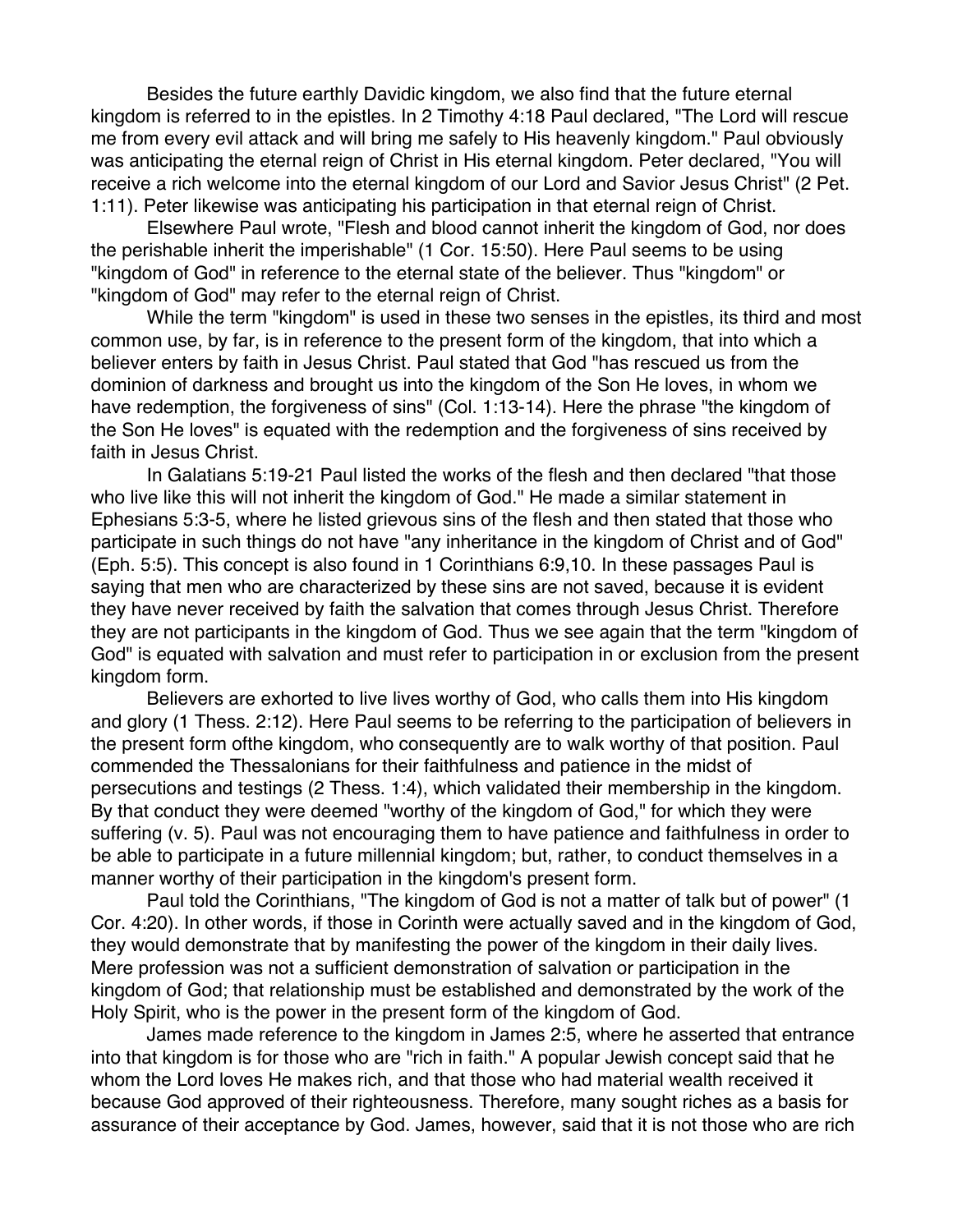in this world's goods, but those who are rich in faith, who will "inherit the kingdom." Like Paul and Peter, James equated participation in the kingdom with salvation received by faith.

As a final note, according to Colossians 4:11 Paul considered himself a laborer on behalf of the kingdom of God, and he saw those faithful servants who worked with him as fellow workers in the kingdom.

From this survey, then, we see that the most frequent reference to the "kingdom" or the "kingdom of God" in the epistles is a reference to the present form of the kingdom, in which individuals by faith in Jesus Christ, and because of His death and resurrection, receive salvation and the gift of eternal life. All these are a part of the kingdom of God.

## **The Covenants in the Epistles**

As we have already seen, biblical covenants dominated the thinking of the writers of Old Testament Scripture. And while those covenants play a prominent role in the Gospels, little reference is made to covenants in the New Testament epistles. This supports the idea that during this present age, in which a new form of the kingdom is being developed, God has temporarily set aside the nation of Israel, His covenant people, and is developing a new kingdom program.

## **Romans**

We must also recognize, however, that the New Testament writers most certainly recognize the existence of the biblical covenants and refer to them when appropriate. For example, Paul, in his great epistle to the Romans, wrote to vindicate the righteousness of God. Paul, writing under the inspiration of the Holy Spirit, argued that God is righteous in judging sinners (1:18-3:20). He is righteous in justifying men by faith (3:21-5:21). He is righteous in providing for a believer's sanctification by identifying him with Christ in His death and resurrection (6:1-8:27). And He is righteous in providing for the believer's ultimate glorification (vv. 28-39).

Paul then showed that God is righteous in dealing with the nation Israel (Rom. 9-11). Paul proved this by pointing out that Israel's hope is based on the covenants and promises God gave to that people (9:4), but that those promises will only be realized by those who have Abraham's faith (vv. 6-13). God is sovereign in His display of mercy (vv. 14-24), and God's mercy may be extended even to the Gentiles (vv. 25-33). Therefore, Israel's covenanted promises are not realized, not because God is unfaithful, but because Israel refused to acknowledge their sin and to believe God (10:1-21).

Paul also said that though Israel has been set aside and is not now experiencing the fulfillment of the covenants, that does not mean God is unfaithful, for some in Israel are experiencing the blessings of salvation (11:1-6). In fact, the setting aside of Israel opens the door of opportunity to the Gentiles to find the salvation through Israel's Messiah (vv. 7-12). Israel, in keeping with the sovereign purposes of God, had been put in the place of blessing and became the channel through which God would accomplish His purposes in the world. Israelis viewed as a branch in a tree, drawing its life from the root. But because the nation was an unproductive branch it was cut off, and wild branches, that is the Gentiles, were grafted in. The Gentiles were put in the place of blessing and could by grace draw life from the root.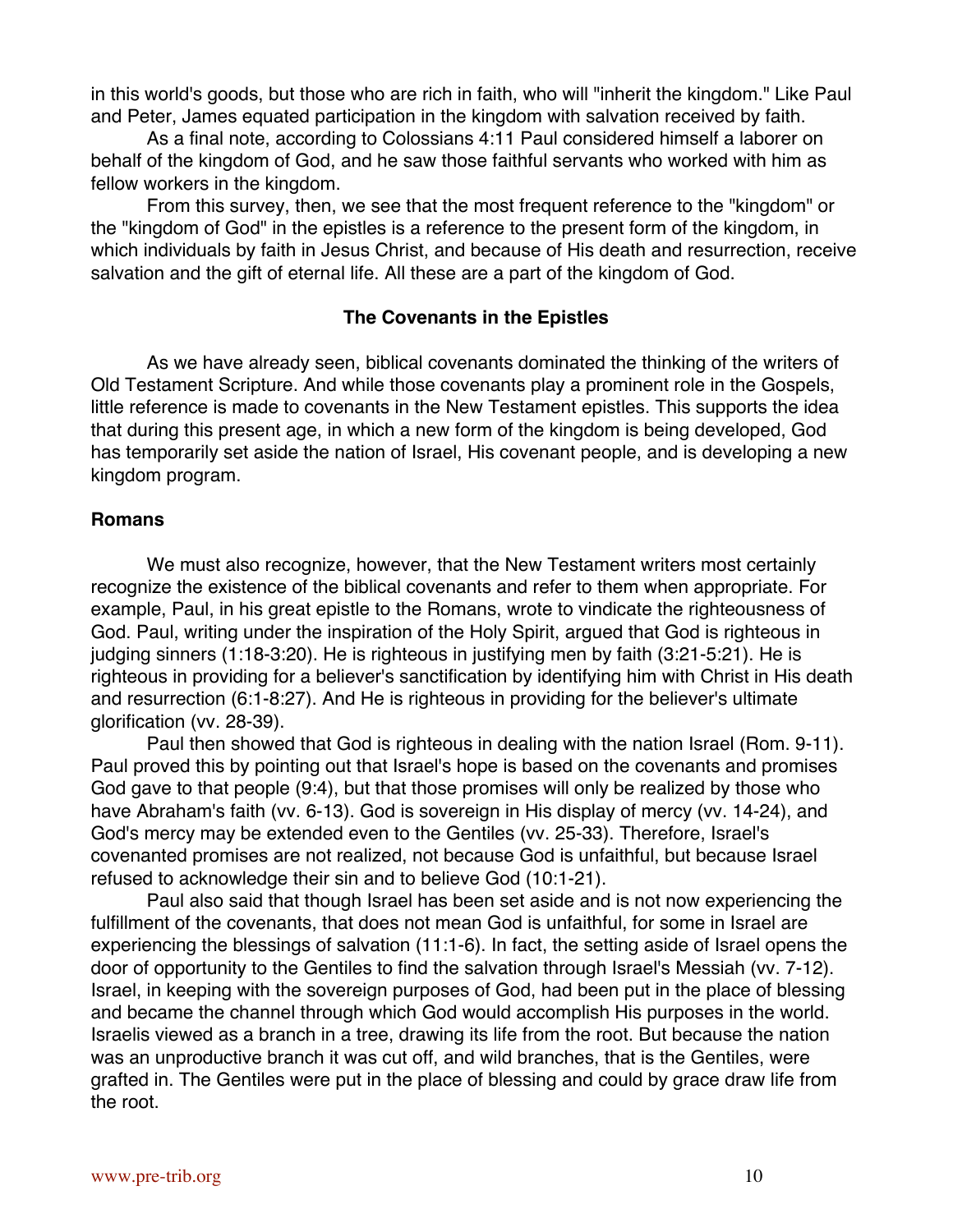Warning was then given to the Gentiles that if they became unfruitful branches, they could be removed just as Israel had been removed. But the setting aside of Israel was not permanent, only temporary. Paul wrote, "if you were cut out of an olive tree that is wild by nature, and contrary to nature were grafted into a cultivated olive tree, how much more readily will these, the natural branches, be grafted into their own olive tree!" (v. 24). Paul assured his readers that, "The Deliverer will come from Zion; He will turn godlessness away from Jacob. And this is My covenant with them when I take away their sins" (vv. 26-27).

We can see clearly that in the analogy of the olive tree, Paul was viewing the root as the covenant that put Israel in a privileged position and guarantees restoration to that position when the Deliverer comes out of Zion and turns away ungodliness from Jacob. God's covenant program was prominent in the apostle's thinking as he vindicated the faithfulness of God in dealing with His people Israel.

#### **Hebrews**

Since the writer to the Hebrews was writing to Jewish believers, it's not surprising that we would find reference to the covenants in that epistle.

In Hebrews 5, in order to contrast the priesthood of Christ with the Aaronic priests, the writer referred to Psalm 110:4 where Christ was appointed high priest after the order of Meichizedek (Heb. 5:10). The Melchizedekian priesthood of Christ was then developed in chapters 7-8. The author went on to point out that the Aaronic priests derived their authority from the Mosaic covenant, but of the priesthood of Christ the author says, "The ministry Jesus has received is as superior to theirs as the covenant of which He is mediator is superior to the old one, and it is founded on better promises" (8:6).

Some feel that the "superior covenant" is a reference to the new covenant of Jeremiah 31:31-34, which was instituted for the house of Israel and the house of Judah by the death of Jesus Christ. This understanding may have some validity. However, the better covenant also may refer to the covenant God the Father made with God the Son at the time of His ascension into glory. There are two aspects to this covenant.

First, in Psalm 2:6-9 we read, "I have installed My King on Zion, My holy hill.' I will proclaim the decree of the Lord: He said to Me, 'You are My Son; today I have become Your Father. Ask of Me, and I will make the nations Your inheritance, the ends of the earth Your possession. You will rule them. with an iron scepter; You will dash them to pieces like pottery." Here the psalmist recorded a decree, or covenant, that God the Father made with God the Son, which guarantees the Son the right to rule. The begetting of the Son referred to (v. 7) has to do with appointment to authority. This authority was conferred on Christ at the time of His enthronement at the right hand of the Father following His ascension.

The second aspect of the Father's covenant with the Son is recorded in Psalm 110, where the Father welcomed the Son into glory at the time of His ascension. There, He is seated at the Father's right hand until the time comes for Him to exercise the authority conferred on Him. There, He also is appointed "a Priest forever, in the order of Meichizedek" (v. 4 In other words, by the Father's covenants with the Son, the Son was given authority to rule as King Priest

It may well be this covenant to which the writer of Hebrews refers in 8:6. The covenant that was the basis of the authority of the Aaronic priest was a conditional covenant, but the covenant that constituted Jesus Christ as King-Priest forever was unconditional, and therefore it is considered a better covenant, established on better promises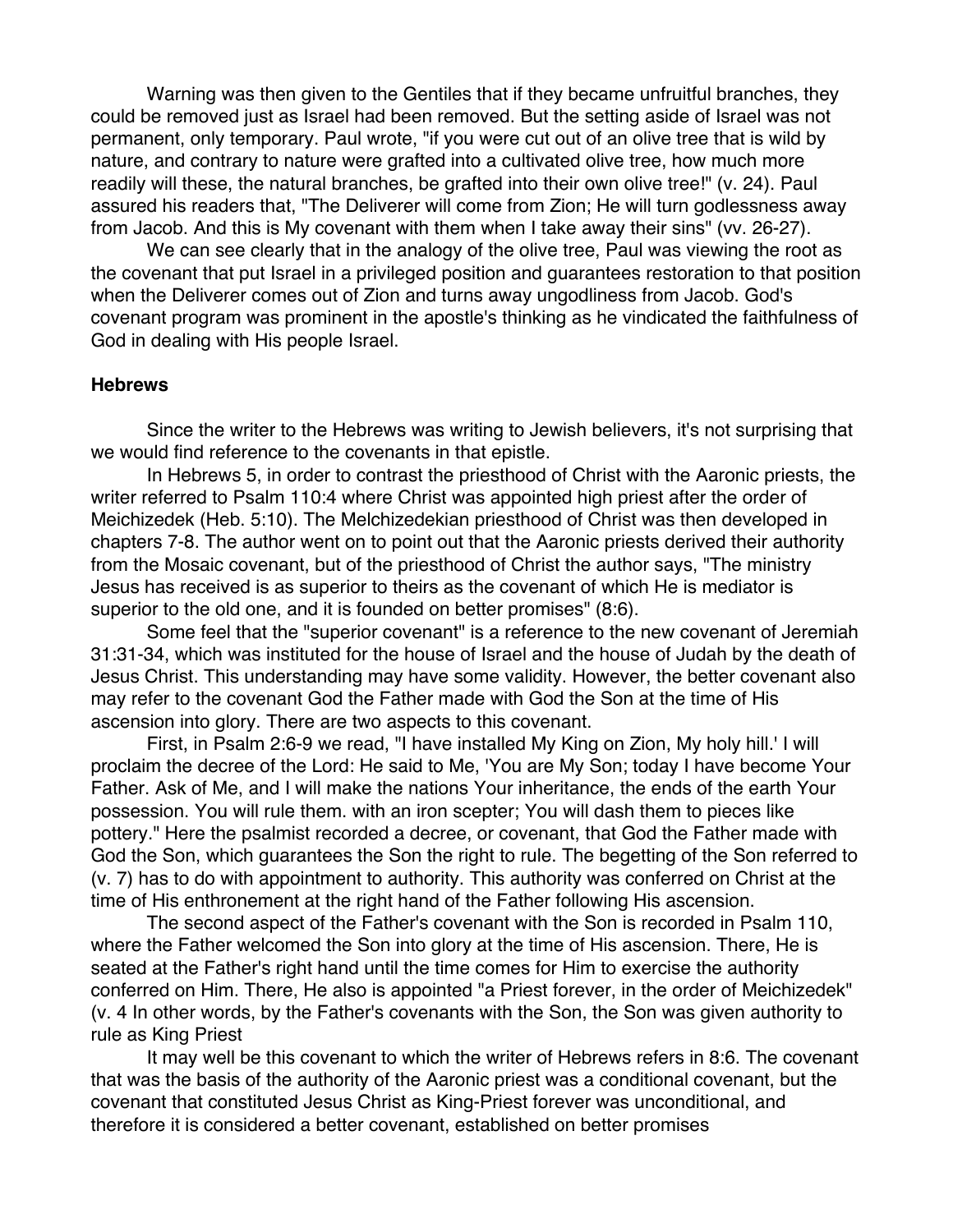The writer to the Hebrews makes specific reference to the new covenant in verses 7- 13, where he quoted Jeremiah 31:31-34. And while some say that the writer was quoting Jeremiah's new covenant in order to assert that the church supplants Israel as a covenant people, and that there is no future for the nation Israel, a careful study of the context reveals that this s not the author's intent.

Some to whom the author was writing still believed that the Mosaic covenant was a permanent covenant, and that men therefore were bound by the Mosaic law. It was the author's intent to show that even during the period in which the Mosaic law operated, it was viewed as a temporary, not a permanent, arrangement. He did this by quoting Jeremiah 31:31-34, to show that when God served notice that He would take away the Mosaic covenant and institute a new covenant with the house of Israel and of Judah, He was serving notice that the Mosaic covenant was a temporary and transitory covenant.

This is the point the writer was making when he said, "By calling this covenant 'new,' He has made the first one obsolete; and what is obsolete and aging will soon disappear" (Heb. 8:13). The writer made no attempt whatsoever to show that while the "old" covenant was made with Israel, the new covenant was made with the church so that believers today become God's people in place of Israel. However, he did effectively demonstrate that the Mosaic order was a temporary arrangement and consequently not binding on believers, who are participants in the new form of the kingdom.

In 10:16-17, the writer again made reference to the new covenant, quoting portions of Jeremiah 31:31-34. In that covenant God promised, "Their sins and lawless acts I will remember no more." The author was pointing out the limitations of the Old Testament sacrifices. At best, they provided only a temporary covering for sins, referring of course to that which was accomplished on the day of atonement. In contrast to that, the one sacrifice made by Jesus Christ put sins away permanently.

Therefore, instituting the new covenant with Israel by the death of Jesus Christ means there is no further need for the animal sacrifices required under the Mosaic law. This is the point: "Where these have been forgiven, there is no longer any sacrifice for sin" (Heb. 10:18). The answer, to those who felt that animal sacrifices continued to be efficacious, was to refer to the new covenant of Jeremiah 31:31-34, and to recognize that what was promised there had been instituted. Sins have been put away, so there is no further need for animal sacrifices. The writer further asserted in Hebrews 12:24 that Jesus is "the Mediator of a new covenant." Consequently, God is not dealing with sins on the basis of animal sacrifices but on the basis of the all-sufficient sacrifice of Jesus Christ.

Another reference to the covenant is made in Hebrews 13:20-21: "May the God of peace, who through the blood of the eternal covenant brought back from the dead our Lord Jesus, that great Shepherd of the sheep, equip you with everything good for doing His will, and may He work in us what is pleasing to Him, through Jesus Christ, to whom be glory forever and ever. Amen." The covenant here must of necessity refer to the new covenant of Jeremiah 31:31-34, since the blood of that covenant brings the believer to perfection or maturity. That covenant is referred to here as an "eternal covenant." This new covenant is in contrast to the Mosaic covenant which, as the writer of Hebrews has already shown, was viewed even during its time of operation as a temporary covenant.

This new covenant is an everlasting covenant. It is on the basis of the blood of this covenant that God will deal with sin. The work of Christ was to provide salvation and to bring all things into subjection to God's authority, so that this covenant will never need to be superseded by a better one.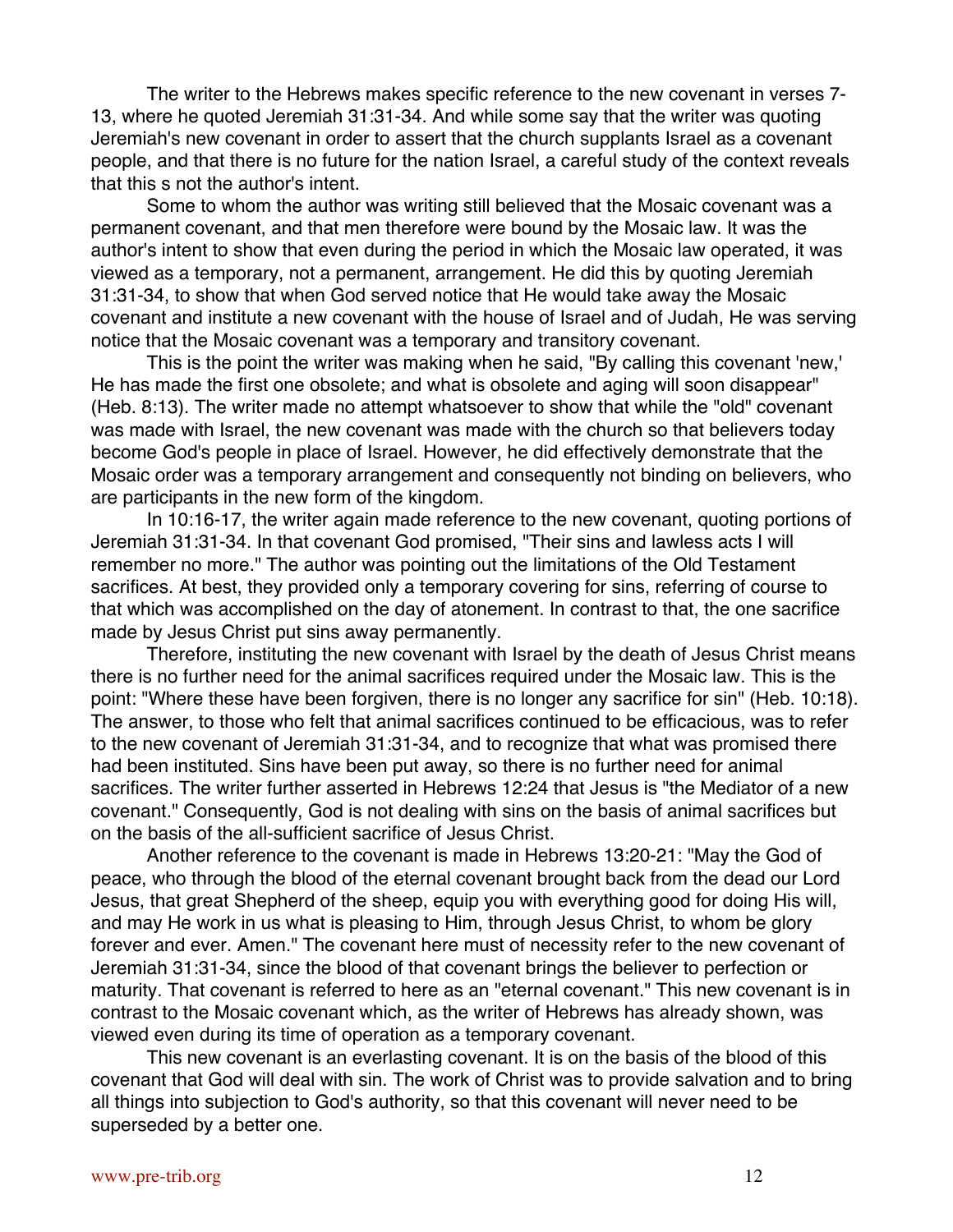It must be noted that, though reference is made to Israel's covenants in writing epistles to believers in the church, it does not mean that the church becomes Israel or deprives Israel of a future fulfillment of the covenants made with that nation.

Whenever "Israel" is used in the Scripture, whether in reference to an individual (Rom. 11:1) or a nation (9:4), without exception it refers to those who are physical descendants of Abraham. Paul makes this clear when he defines an Israelite as "a descendent of Abraham" in 11:1. Gentiles, by faith in Christ and by virtue of their relationship to Christ, who is a descendant of Abraham, are called the seed of Abraham (Gal. 3:29). The covenants were made with the physical descendants of Abraham. Those related to Abraham by faith may receive benefits from the covenants God gave that people, but they do not supplant the nation as recipients of the covenants.

The covenants did provide for universal blessings, which are applicable to Gentiles and to the church. Universal blessing was part of the Abrahamic promises (Gen. 12:3), which are fulfilled through Christ as Abraham's seed. Universal blessings are promised through the Davidic covenant, for Gentiles will be a part of the kingdom ruled over by David's son (Luke 2:10). These blessings come on the Gentiles who participate in Messiah's earthly rule. Universal blessings are promised through the new covenant (Joel 2:28-32). These blessings will be experienced by Gentiles when the Spirit is poured out on all flesh, so that "everyone who calls on the name of the Lord will be saved" (v. 32). However, the enjoyment of these blessings that flow from Israel's covenants does not mean that the nation will not eventually enjoy the fullness of those blessings into which we enter by faith today.

## **Four Realms of Authority**

Following Israel's rejection of the Messiah, a new form of theocratic administration was instituted. Rather than investing authority in one individual, who would exercise authority in every realm of life, authority was assigned to administrators in four different realms in which we all live: the civil realm, the home, employment, and the religious realm. Those in authority in these four realms are effectively God's administrators, and to them is given the responsibility of curbing lawlessness in those realms and bringing man into subjection to God's authority in each of them.

#### **Civil Government**

The first realm is that of civil government. Paul in Romans 13:1-7, and Peter in 1 Peter 2:13-14, set forth a universal principle that all men are to be in subjection to governmental authorities. The reason obedience is commanded is because these authorities are God's ministers (Rom. 13:4).

Obviously a governmental authority is not a minister of the gospel; he is, however, an administrator of the theocracy in that portion of the kingdom to which he has been assigned. It is therefore the responsibility of the civil authority to curb lawlessness, to punish evildoers, to reward those who obey the law, and to provide an atmosphere in which righteousness may flourish and men may live in peace without fear. The authority of the civil ruler extends even to the removal of the lawless by death, the sword being the symbol of that power. As these civil administrators exercise their God-given authority and provide benefits for men as they exercise that authority, they are to be supported by taxes and respected because of the position they hold as God's administrators in His kingdom.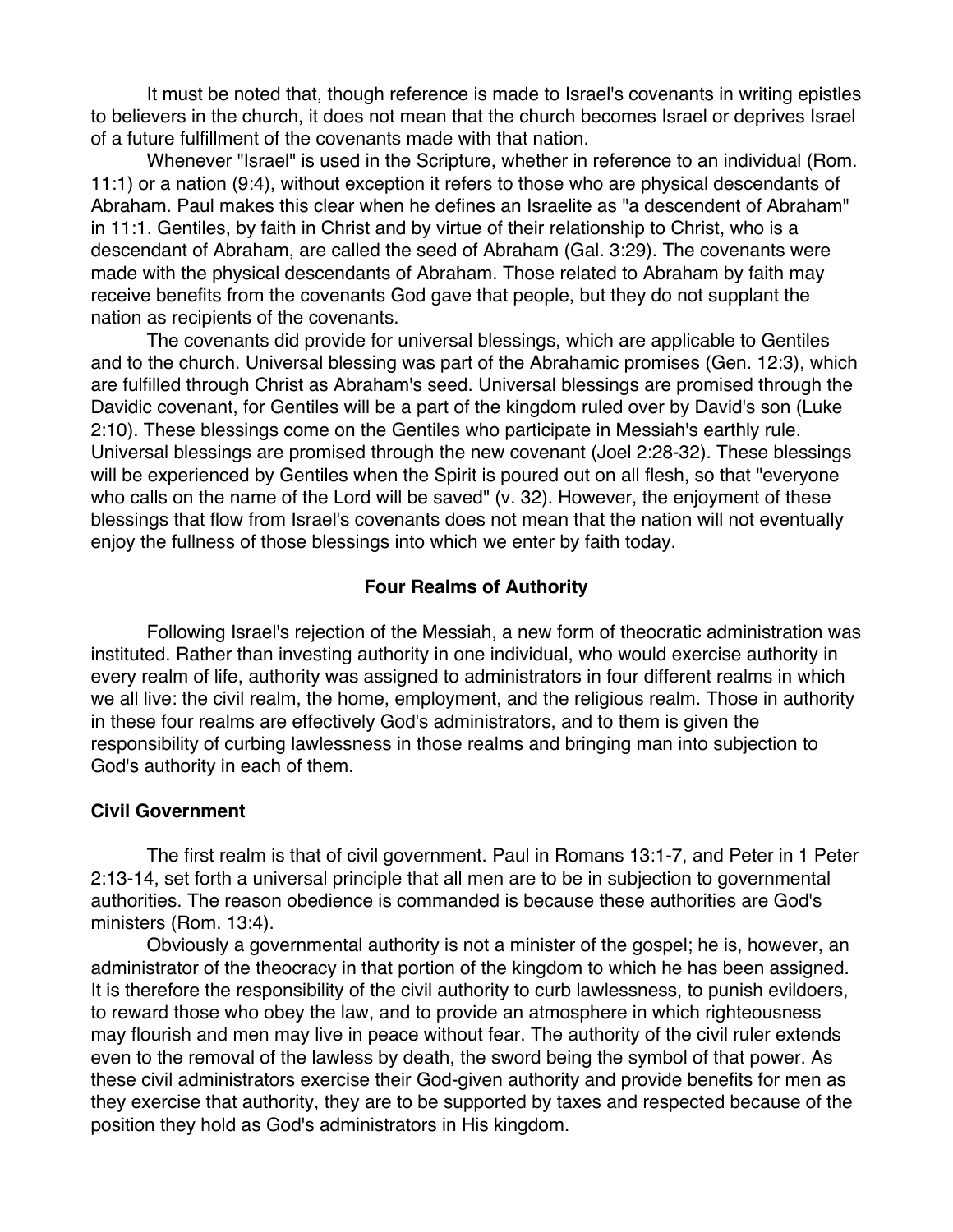## **The Home**

The second sphere of authority is the sphere of the home. It was developed by Paul in Ephesians 5:21-33 and by Peter in 1 Peter 3:1-7. These writers make it clear that the responsibility to curb lawlessness in the home is placed on the husband. Wives are to be in subjection to their husbands, because in subjecting themselves to their husbands they are showing subjection to the Lord. Similarly, responsibility is placed on children to recognize the authority of parents and to submit themselves to the rule of their parents. In so doing they are subjecting themselves to the rule of God. Sarah's submission to Abraham is given as an example of the submission that God requires (v. 6), and where these principles of submission are practiced the Lord will be ruling in that home. That home, in short, will constitute a miniature theocracy.

Relationships in this sphere were designed according to God's principles of marriage, which were laid down in the Garden of Eden to show the relationship existing between a believer and God. The husband or father portrays the authority that belongs to Christ, and he is to exercise his responsibilities in such a way that reflects the love and care Christ exercises over His own. Likewise, the wife represents the believer, and as the believer is rightly subject to the authority of Christ, so she portrays this relationship by subjection to her husband.

A home is not a Christian home because all in that home are Christians. A home cannot be considered a Christian home and a model of the theocracy unless those in the home are rightly related to each other according to God's established laws of marriage. Peter pointed out that one of the practical results of this relationship will be that an unbelieving husband may be brought to the Lord by the gracious submission of the wife to his authority.

It is crucial to recognize that the wife was not subjected to the authority of her husband as a punishment imposed on Eve for her rebellion against the revealed law of God. Rather, it was as a protection for her. She was relieved of the responsibility of making decisions. That responsibility is placed on her husband. Her responsibility is to submit to his protection and oversight. In this arrangement, the more difficult responsibility is given to the husband, who is commanded to love his wife as Christ also loved the church (Eph. 5:25).

#### **Employer and Employee**

The third realm in which lawlessness may abound, and in which God assigns administrative authority, is in the sphere of employment.

Paul dealt with this in Ephesians 6:5-9, while Peter addressed it in 1 Peter 2:18-20. The apostles commanded slaves and hired servants to recognize and to submit to the authority of their masters or employers because God has given administrative responsibility in the form of the theocracy to the employer in that realm. The submission that is given by the employee to the employer is the same submission he is expected to give to Christ. In submitting to Christ's administrator, he is submitting himself to Christ. Consequently any service that the employee renders his employer is viewed as a service for Christ.

Of course, an employer is responsible to treat employees as Christ would treat them, and in fact he is reminded that he is a servant of a Master who is in heaven. Thus they are Christ's representatives in that realm as theocratic administrators.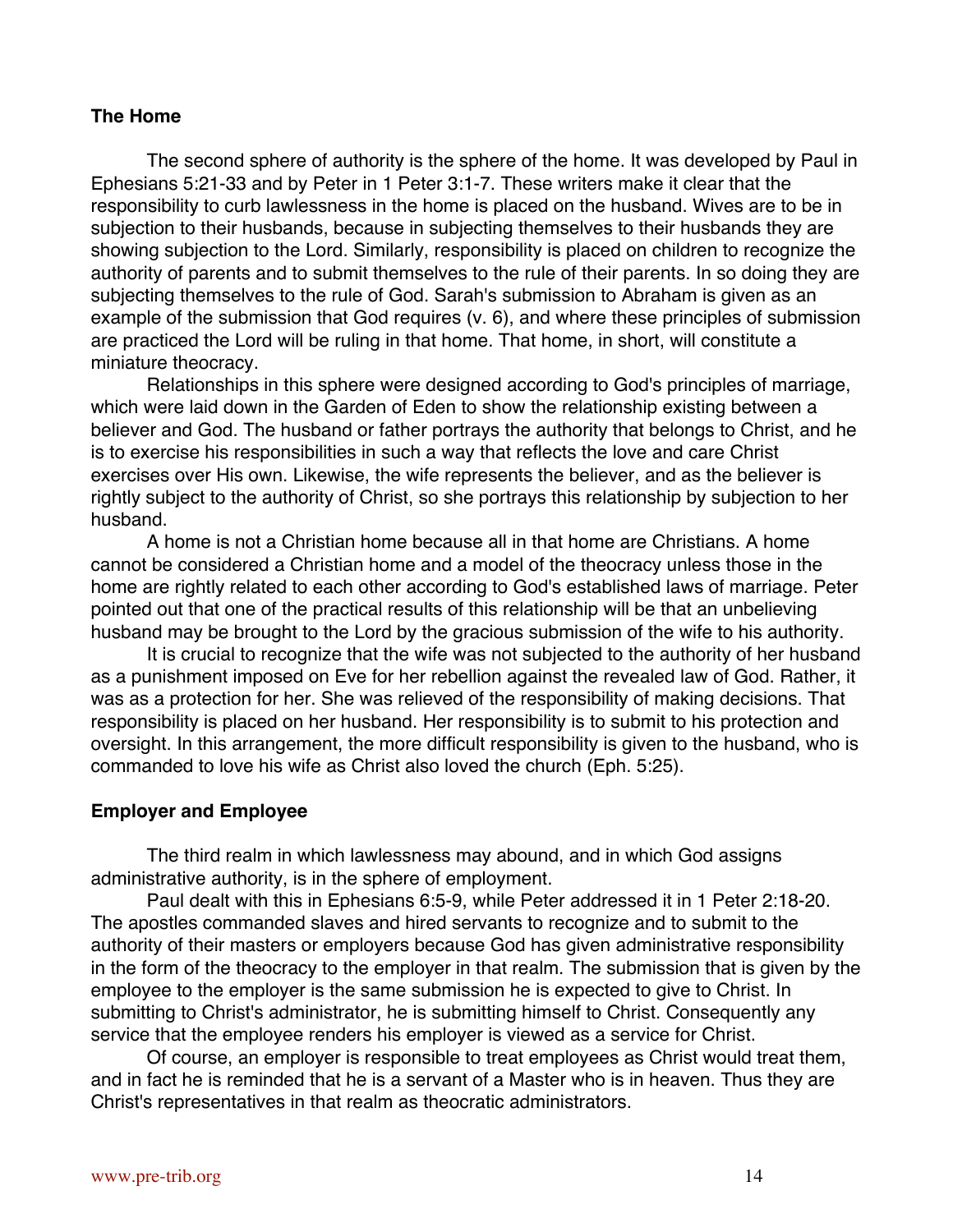# **The Church**

The fourth and final realm in which lawlessness may occur is within the religious realm, or the church itself. Peter in 1 Peter 5:1-7 deals with this sphere.

The elders with whom Peter identified himself were overseers of the flock. The flock refers to the body of believers, meaning that the elders are responsible to oversee the flock, so as to curb lawlessness and to bring those in the flock into subjection to the authority of Jesus Christ. It is their responsibility to feed the flock. The word "feed" includes the thought of taking care of every need the flock may have. They need to be fed, they need to be watered, they need to be led and guided, and they need to be corrected or disciplined. These are the responsibilities resting on those who are administra- tors in this part of the theocracy.

Peter commanded the younger ones (this would refer to the members of the flock) to submit themselves to the elders (v. 5). Logically, submission given by members of the flock to their shep- herds is submission to Christ. When this proper relationship exists in the church we find a perfect miniature theocracy.

Thus we see that by dividing authority into the civil realm, the realm of the home, the realm of employment, and the realm of the church, administration is provided in all the spheres in which we live. The principle is the same in each sphere: Submission to the administrator is submission to Christ. Through this process Christ is effectively ruling through delegated representatives, to provide a kingdom in which peace prevails and righteousness persists, in which lawlessness is curbed, and in which those living in that kingdom can enjoy the blessings of Christ's rule.

## **Summary**

God, in previous forms of theocratic administration, had centralized the authority in one individual or in one arrangement (as in human government). However, in the present age He has divided authority in four different realms, thus limiting the area committed to any administrator in the kingdom. The responsibility of those administrators is the same in any previous form: to bring those under their authority into submission to God, to maintain law and order, and to provide an atmosphere in which men may live in peace, because they are in subjection to appointed human authority and consequently to divine authority.

Thus we conclude that the church is a part of a kingdom of the God of heaven, falling in the inter-advent period. It was an unrevealed mystery in the Old Testament, but it was necessitated by Israel's rejection of the Messiah, which caused the postponement of the promised and covenant form of the kingdom, which will be inaugurated by the appearance of the King of kings and Lord of lords at His second advent.

# **The Eternal Kingdom**

While the major emphasis in the epistles is on the present form of the kingdom, there is an anticipation of the merger of the present form of the kingdom into the Davidic kingdom to be established at the second advent of the Messiah, and the eventual merger of that Davidic kingdom into the eternal kingdom over which Messiah will rule by divine appointment. Paul sees this in 1 Corinthians 15:27-28, where at the end of His earthly rule, when all has been brought into subjection to the Father, either willingly or through judgment, the Father will assign rulership over the eternal kingdom to the Son. Thus, for the unending ages of